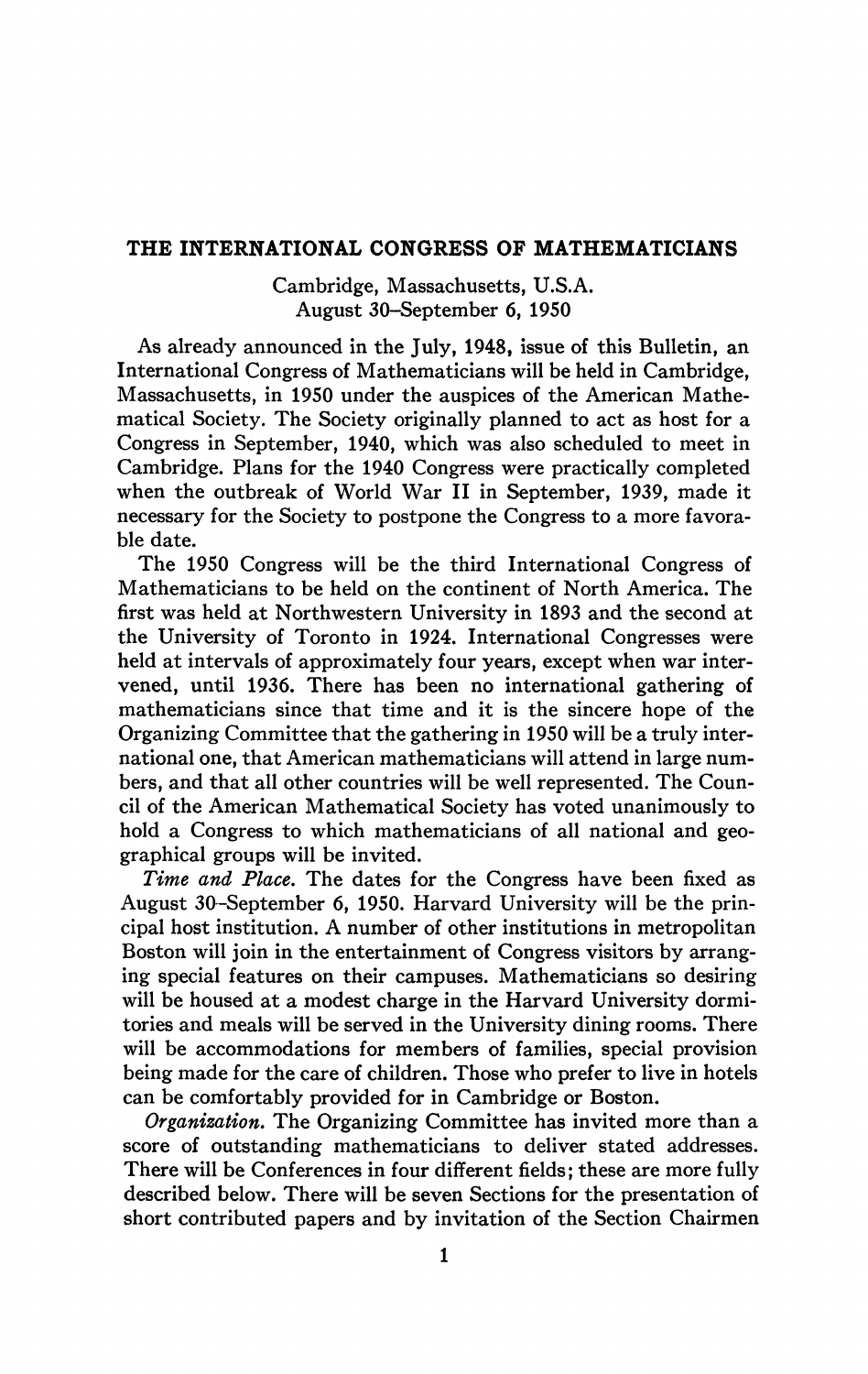there will be a small number of half-hour addresses as part of the Section programs.

In recent years mathematicians have been much impressed by the success of the conference method for presenting research in fields in which vigorous advances have just been made or are in progress. There will accordingly be a coordinated program of formal lectures and informal open discussion, and the stated addresses will be integrated as far as possible with the work of the Conferences. The following list of topics gives an indication of the nature of each of the Conferences:

Algebra (Chairman, A. A. Albert) : 1, Groups and universal algebra; 2, Structure theory of rings and algebras; 3, Arithmetic algebra; 4, Algebraic geometry.

Analysis (Chairman, Marston Morse): 1, Algebraic tendencies in analysis; 2, Analysis and geometry in the large; 3, Extremal methods and geometric theory of functions of a complex variable.

Applied Mathematics (Chairman, John von Neumann): 1, Partial differential equations; 2, Statistical mechanics; 3, Random processes in physics and communication.

Topology (Chairman, Hassler Whitney) : 1, Homology and homotopy theory: 2, Fibre bundles and obstructions: 3, Differentiable manifolds; 4, Topological groups.

The Sections for the presentation of short contributed papers will be as follows: I, Algebra and Theory of Numbers; II, Analysis; III, Geometry and Topology; IV, Probability and Statistics, Actuarial Science, Economics; V, Mathematical Physics and Applied Mathematics; VI, Logic and Philosophy; VII, History and Education. Each member of the Congress may present only one contributed paper and the time allotted for each paper will be ten minutes. Abstracts for such papers should not exceed 400 words in length and must be submitted on blanks which may be secured from the Secretary of the Congress. Abstracts must be in the hands of the Organizing Committee not later than May IS, 1950. The Organizing Committee has decided that contributed papers must be presented in person.

The official languages of the Congress are English, French, German, Italian, and Russian.

*Entertainment.* There will be many interesting entertainment features, including a reception, teas, a symphony concert, and a banquet.

*Membership in the Congress.* Membership in the Congress will be open to all qualified persons, whether they are able to be present in person or not. For regular members of the Congress the fee is \$15.00;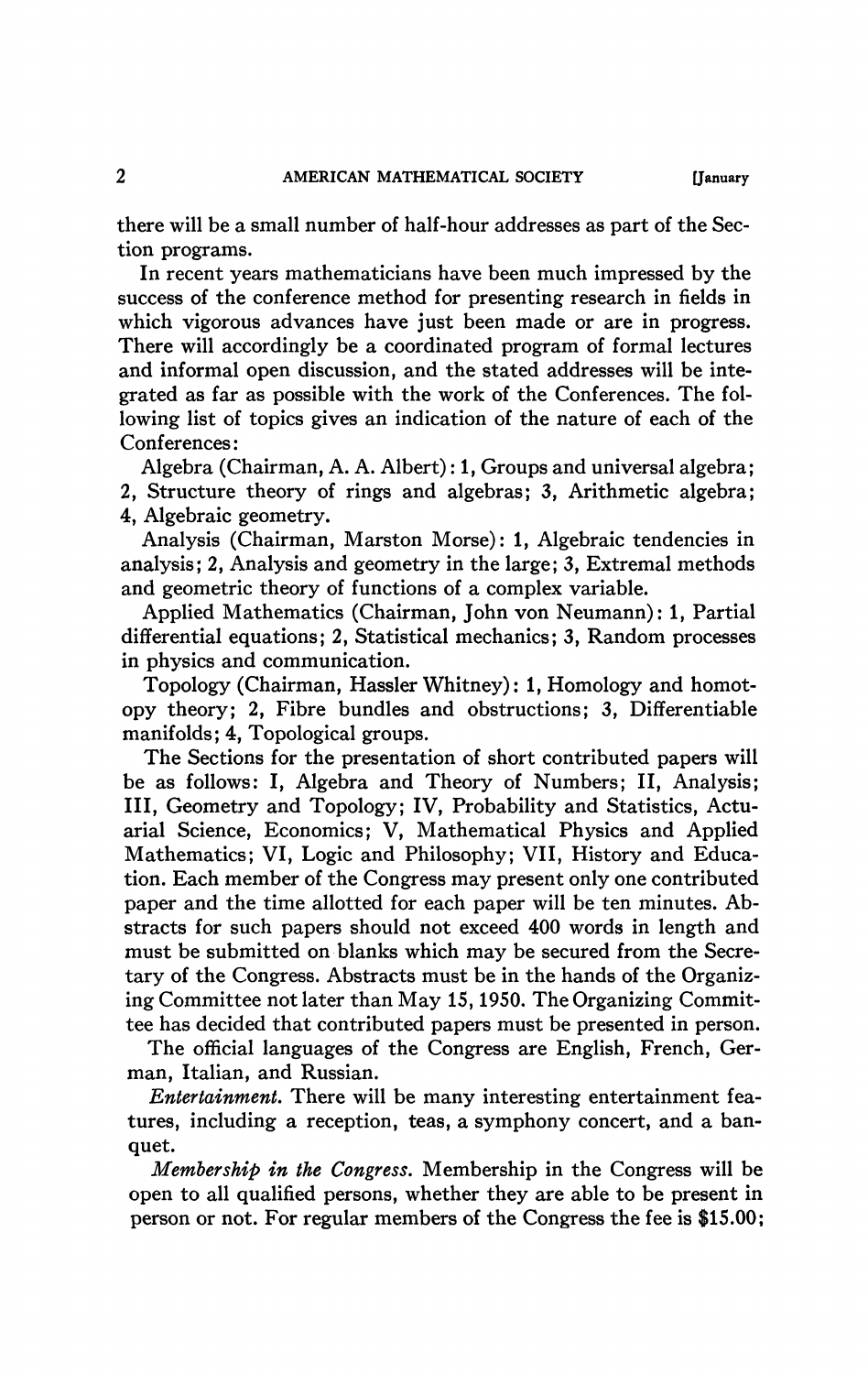these persons will receive the Proceedings of the Congress and will be admitted without charge to the various entertainment functions mentioned above. Members of families, accompanying Congress members and not participating in the scientific meetings, may become associate members, for whom the fee is \$7.50; they will not present papers or receive the Proceedings, but will be entitled to many of the other privileges of membership. Only members and associate members of the Congress will have the privilege of residing in the Harvard dormitories.

*Financial Support,* Besides the support from Harvard University, generous subventions have been subscribed for the Congress by Bell Telephone Laboratories, Carnegie Corporation, General Electric Company, Institute for Advanced Study, Massachusetts Institute of Technology, National Research Council, Rockefeller Foundation, Standard Oil Development Company, and several private donors.

## *Committees.*

*Organizing Committee:* Garrett Birkhoff (Chairman), W. T. Martin (Vice Chairman), A. A. Albert, J. L. Doob, G. C. Evans, T. H. Hildebrandt, Einar Hille, J. R. Kline, Solomon Lefschetz, Saunders Mac-Lane, Marston Morse, John von Neumann, Oswald Veblen, J. L. Walsh, Hassler Whitney, D. V. Widder, R. L. Wilder.

*Financial Committee:* John von Neumann (Chairman), W. L. G. Williams (Vice Chairman), J. L. Coolidge, B. P. Gill, M. H. Ingraham, A. E. Meder, Jr.

*Editorial Committee:* L. M. Graves (Chairman), Einar Hille, P. A. Smith, Oscar Zariski.

*Secretariat:* J. R. Kline (Secretary), R. P. Boas (Associate Secretary).

*Subcommittees of the Organizing Committee:* 

*Budget Committee:* W. T. Martin (Chairman), J. R. Kline, A. E. Meder, Jr., G. B. Price, Oswald Veblen, Oscar Zariski.

*Cooperation Committee:* Samuel Eilenberg (Chairman), E. F. Beckenbach, Hassler Whitney, S. S. Wilks, J. W. T. Youngs.

*Entertainment Committee:* L. H. Loomis (Chairman), C. R. Adams, Mrs. L. V. Ahlfors, Mrs. G. D. Birkhoff, J. A. Clarkson, Mrs. W. C. Graustein, F. B. Hildebrand, J. R. Kline, E. R. Lorch, Mrs. W. T. Martin, E. B. Mode, G. A. O'Donnell, Mrs. H. B. Phillips, Helen G. Russell, J. H. Van Vleck, Mrs. J. L. Walsh, Mrs. D. V. Widder, Mrs. Norbert Wiener.

*Program Committee:* E. G. Begle (Chairman), A. A. Albert, Garrett Birkhoff, R. P. Boas, Richard Courant, J. L. Doob, Samuel Eilen